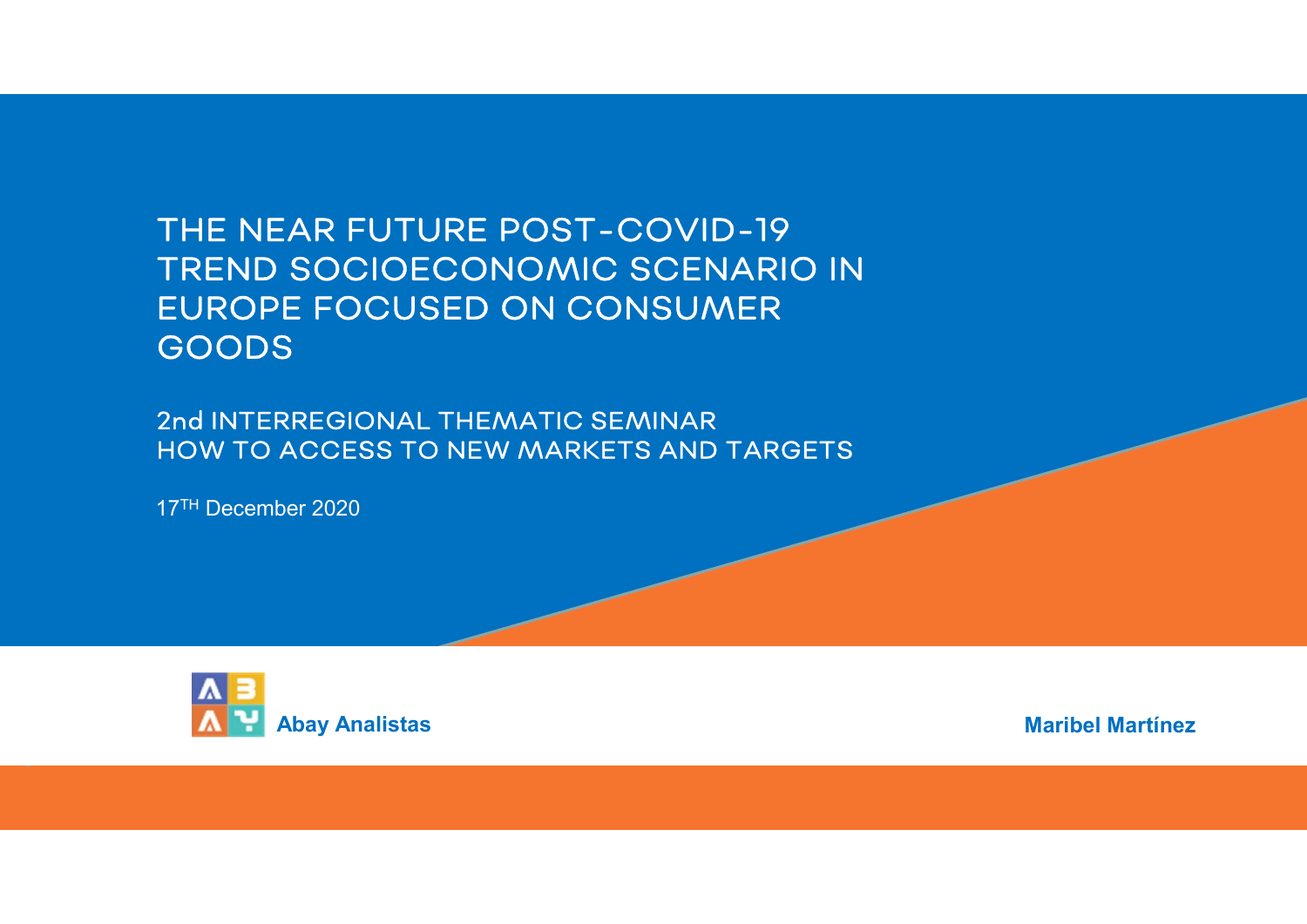#### POST COVID-19 ECONOMIC TREND SCENARIO IN EUROPE

#### ENVIRONMENTAL, ECONOMIC AND SOCIAL CHALLENGES

- Global environmental challenges: climate change; biodiversity loss; water and air pollution and waste; ocean degradation and inefficient use of resources.
- Exhaustion of the impact of trade liberalization (lower growth, more precarious employment, greater social inequality)
- Curb and combat growing social inequality
- Recover and restructure economies after the impact of COVID-19

#### FACTORS FOR CHANGE

- Technological change (digitalization) (+++)
- Increase in innovation  $(++)$
- Energy transition  $(++)$
- Globalization (-) Protectionism (+)
- Change in social values and habits (++)
- Uncertainty about the evolution of the pandemic and / or the appearance of new health crises

#### MEDIUM AND LONG-TERM ECONOMIC EFFECTS

- Fall in economic growth worldwide
- Rise in unemployment and fall in household income
- Increase in total factor productivity
- Diversification of supply chains in multiple sectors. Relocation of companies by reshoring (return to the origin country) or nearshoring (closer geographical location to customers).
- Greater prominence of the public sector in the economies.
- Industrial programs aimed at promoting European industry (EU)

#### SECTORAL IMPACTS (asymmetric)

#### Positive impacts

m)

m.

- Health sector acquires a strategic character (health, medical research, pharmaceutical, biotechnology);
- Activities related to digitalization
- Activities related to the energy transition (renewable energy, smart mobility and waste management)
- Water, sanitation and waste.
- Digital education
- R+D+i

#### **Negative impacts**

- Collective consumption sectors (culture, entertainment,)
- Tourism (travel, hotels and restaurants)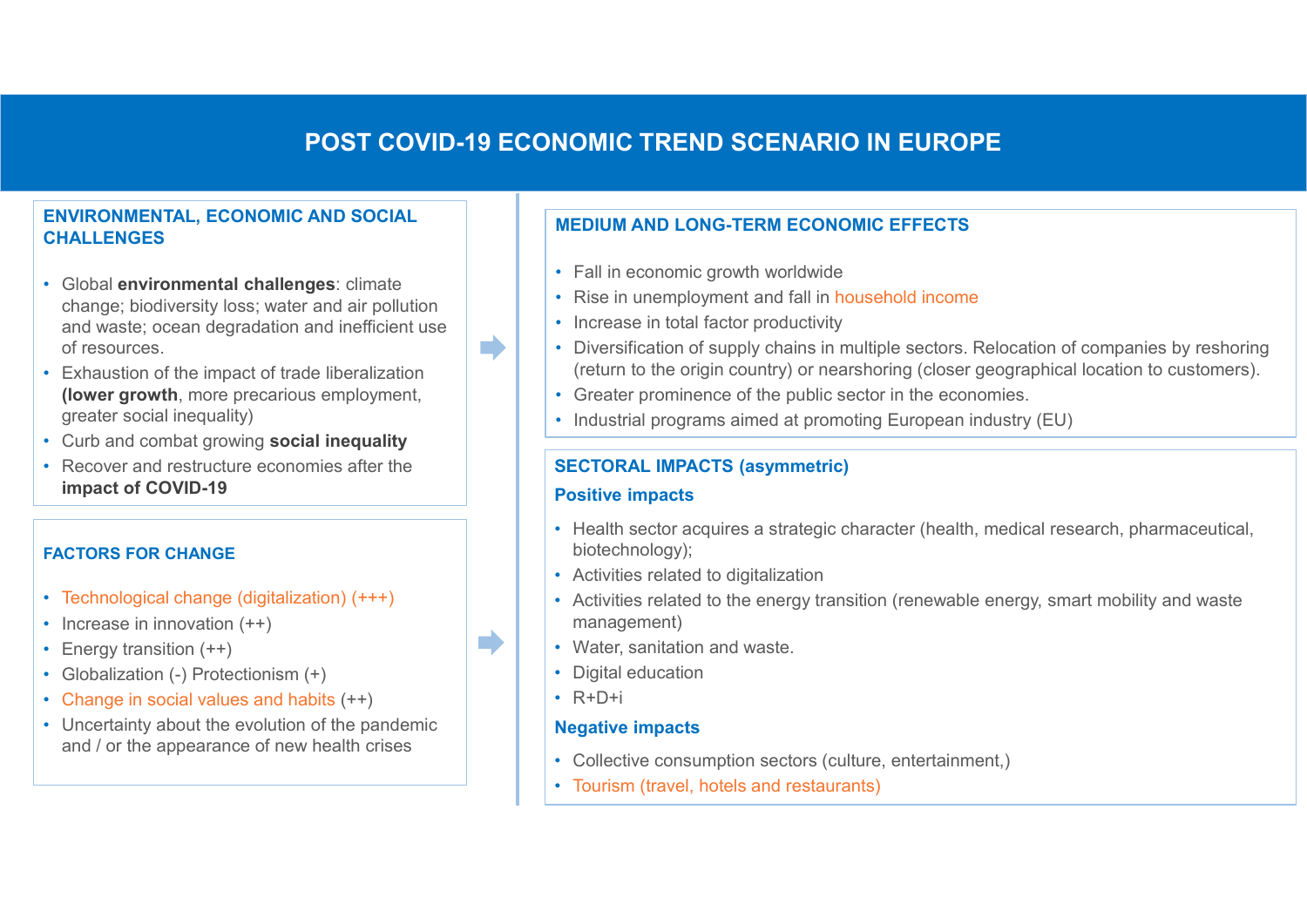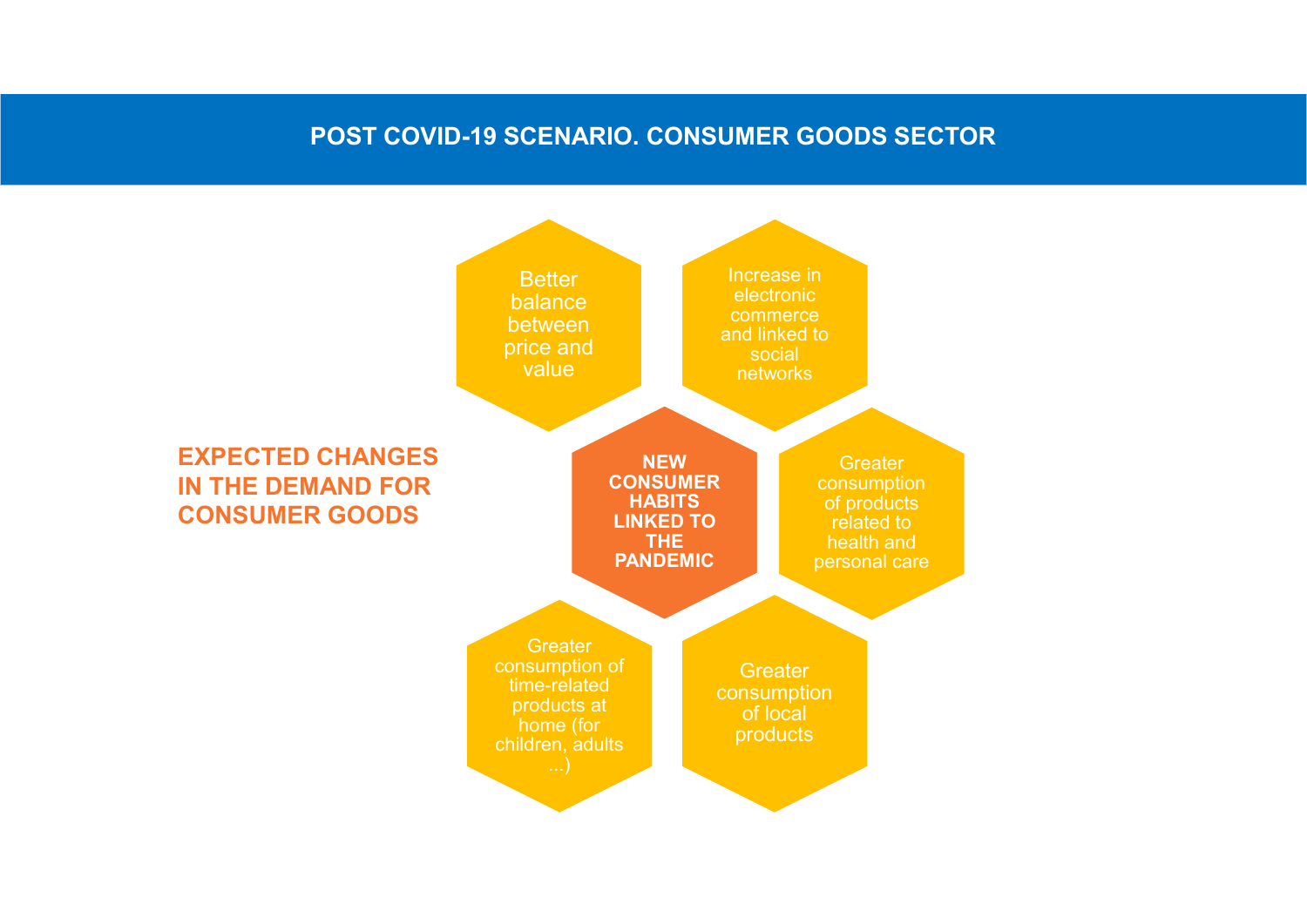#### EXPECTED CHANGES IN THE DEMAND FOR CONSUMER GOODS

### ALTERNATIVES THAT INCREASE THE QUALITY AND DURABILITY OF PRODUCTS **POST COVID-19 SCENARIO. CONS<br>
EXPECTED CHANGES IN THE DEMA<br>
INCREASE THE QUALITY<br>
AND DURABILITY OF<br>
PRODUCTS<br>
• Co-creation,<br>
• Co-creation,<br>
• Customization,<br>
• Clustomization,<br>
• Clustomization,<br>
• Clustomization,<br>
• C EXPECTED CHANGES IN THE DEMA<br>
EXPECTED CHANGES IN THE DEMA<br>
ALTERNATIVES THAT<br>
INCREASE THE QUALITY<br>
AND DURABILITY OF<br>
PRODUCTS<br>
• Co-creation,<br>
• Co-creation,<br>
• Customization,<br>
• Clothing rental,<br>
• Clothing rental,<br>
•** EXPECTED CHANGES IN THE DEMA<br>
ALTERNATIVES THAT<br>
INCREASE THE QUALITY<br>
AND DURABILITY OF<br>
PRODUCTS<br>
• Co-creation,<br>
• Customization,<br>
• Clothing rental,<br>
• Clothing rental,<br>
• Product innovation<br>
• Product innovation<br>
• Pr

- 
- 
- 

# IMPROVE LISTENING TO CUSTOMERS TO BETTER SATISFY THEIR DEMANDS CENARIO. CONSUMER GOODS SECTOR<br>
SIN THE DEMAND FOR CONSUMER GOODS<br>
SATISFY THEIR DEMANDS<br>
SATISFY THEIR DEMANDS<br>
• New marketing strategies<br>
• New marketing strategies<br>
• More responsible a<br>
• More responsible a<br>
• More re

- oriented not to:
- "I am going to sell you" but to **contain the verture of the verture of the verture verture**  $\cdot$  reduces overproduction; "I am going to listen and **Fig. 1** buts the focus on people; understand you"
- **Product innovation to better** serve consumer preferences

# DIVERGENCE IN RELATION TO RESPONSIBLE AND SELECTIVE CONSUMPTION **SSECTOR<br>
SUMER GOODS<br>
DIVERGENCE IN RELATION<br>
TO RESPONSIBLE AND<br>
SELECTIVE CONSUMPTION<br>
• More responsible and<br>
selective consumption that:<br>
• reduces overproduction;<br>
• puts the focus on people;<br>• Return to mass consum** • SECTOR<br>
WERGENCE IN RELATION<br>
TO RESPONSIBLE AND<br>
ELECTIVE CONSUMPTION<br>
Aore responsible and<br>
elective consumption that:<br>
• reduces overproduction;<br>
• puts the focus on people;<br>
Return to mass consumption<br>
f clothing due

- selective consumption that:
	-
	-
- **VERGENCE IN RELATION<br>TO RESPONSIBLE AND<br>FLECTIVE CONSUMPTION<br>More responsible and<br>elective consumption that:<br>• reduces overproduction;<br>• puts the focus on people;<br>Return to mass consumption<br>f clothing due to loss of<br>ouseh SUMER GOODS**<br> **DIVERGENCE IN RELATION**<br> **TO RESPONSIBLE AND**<br> **SELECTIVE CONSUMPTION**<br>
• More responsible and<br>
• educes overproduction;<br>
• puts the focus on people;<br>
• Return to mass consumption<br>
σ clothing due to loss o of clothing due to loss of household income and the price war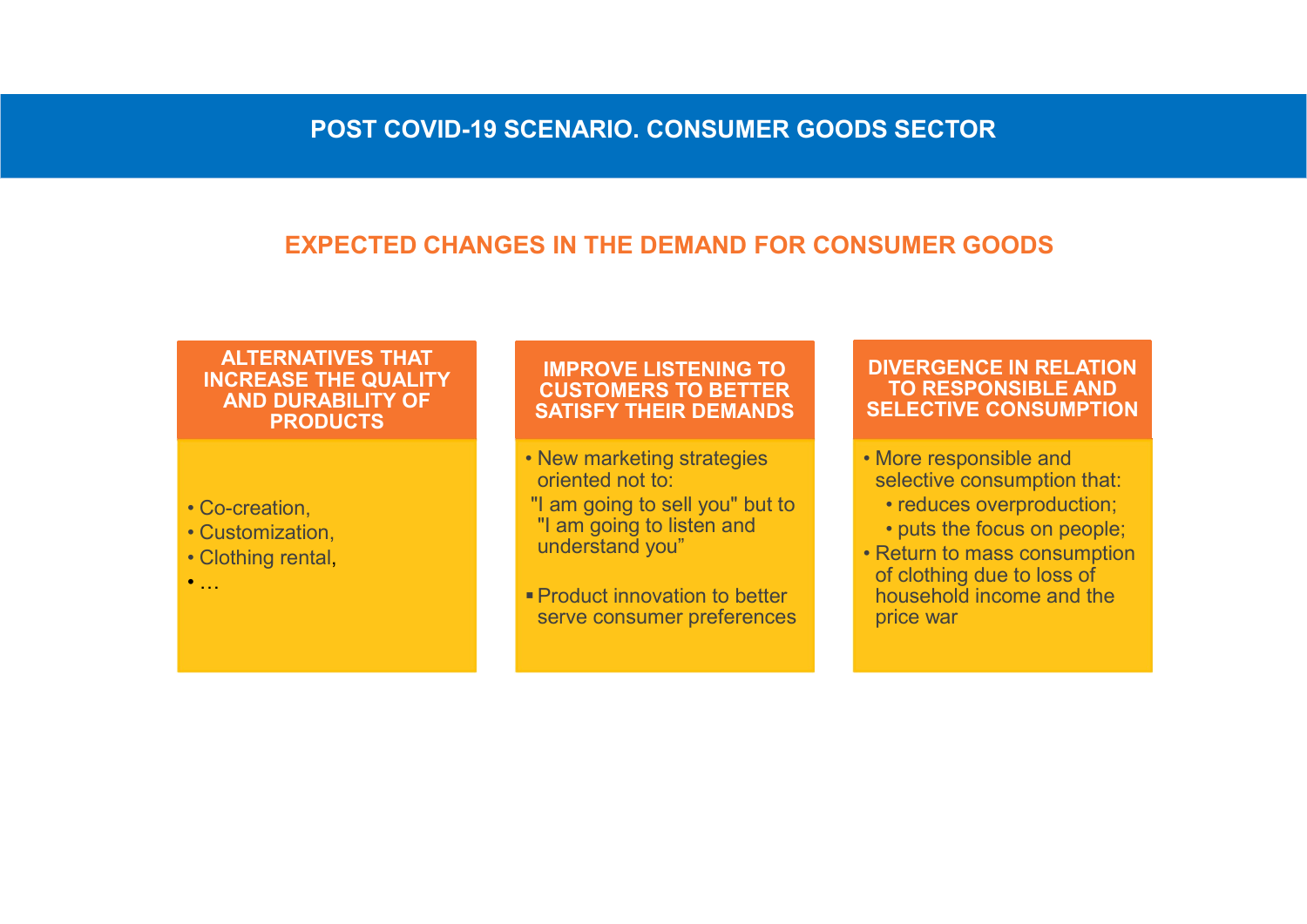